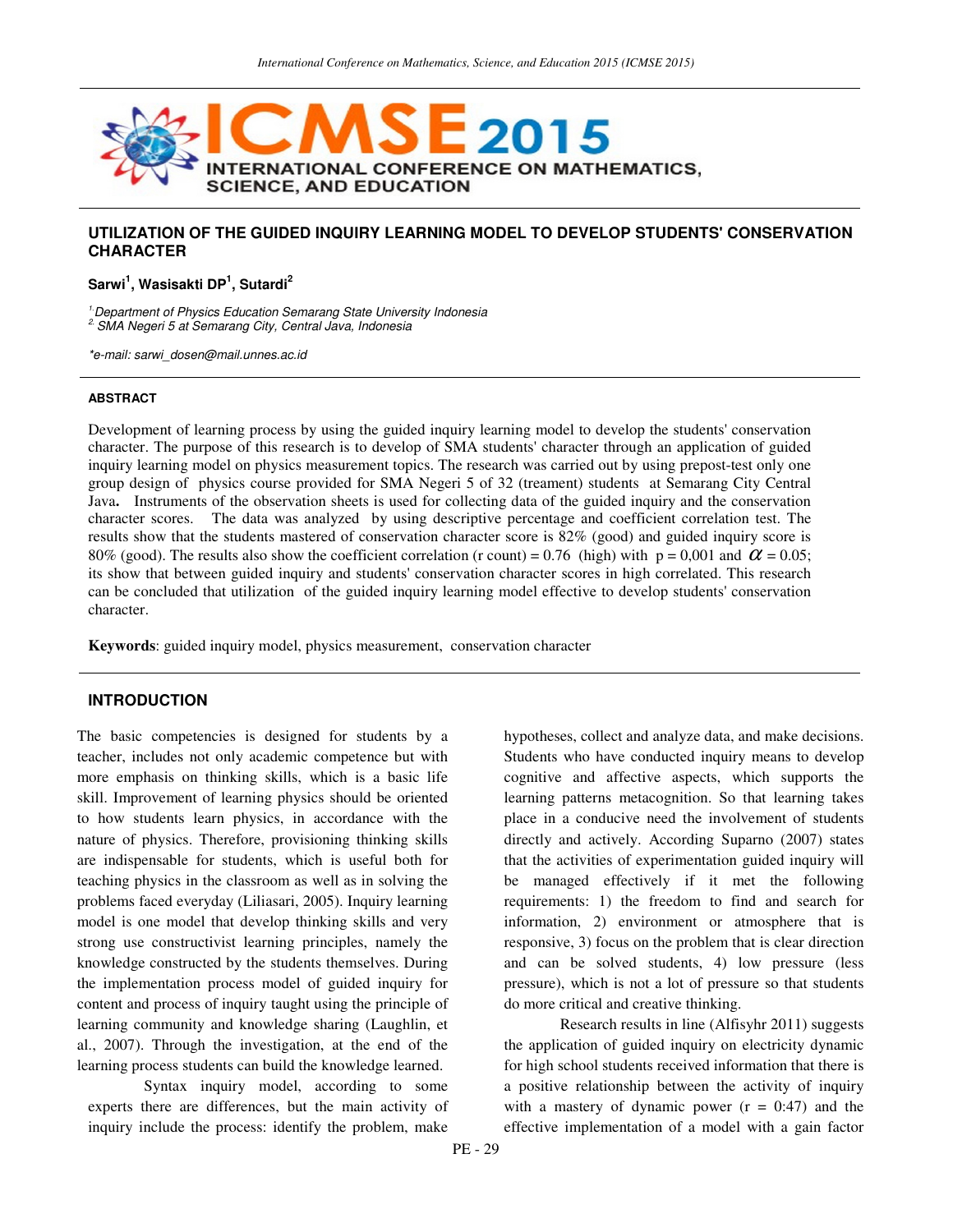$\langle g \rangle = 0.71$  (high). Classical completeness results of the group that received treatment equal to 87.5% (standard 85%). The research results also implement guided inquiry type Group Investigation states to develop an effective inquiry activity and cognitive domains topic light reflection. Gain factor <g> obtained at 0.62 (moderate) and motor skills do the experiment 71% (scale 100) (Wahyuningsih, 2011). Both studies above demonstrate effective models of guided inquiry in providing a conducive learning facilities that enable potential students both emotionally and intellectually.

Learning physics through experiments guided inquiry is also used to develop the character of conservation value. While, the characters defined personal attitude steady consolidation process results in a progressive and dynamic, integration of statements and actions (Khan, 2010). Meaning that tune delivered Koesoema (2010) that the character is a dialectical movement of individual dynamic consolidation process so as to produce a stable personality trait. Character education emphasis on psychosocial elements tied to education and environmental context. Further stated character education is associated with an individual's personality traits or characteristics that show someone that comes from the process of accommodation and associated to the environment.

There are a number of strategies that can be used as a vehicle for character education (Khan, 2010), namely: a) creative approach, b) pictorical riddle approach, and c) the inquiry approach. In this study used guided inquiry approach, which uses the emotional process to develop the character of conservation and increase the potential of the intellectual. Type of inquiry are applied to studying the subject and measuring the amount of physics topics are guided inquiry. Experimental activity conducted through the drafting of experiments with the teachers, prepare teacher-led issues, implementation, accompanied by teachers, reporting and presentation of the report by the group. Teacher observation, guidance and help solve the problem if the study group had trouble. Teachers and technicians only

# **METHODS**

This research was conducted at SMA 5 Semarang, Semarang, Central Java. The method used was experimental education with only one group posttest design (Creswell, 2009). The subjects were 32 students (treatment) participants in Physics Lessons on scale and measurement topics. Subjects were divided into 8 groups: Galileo, Henry, Dalton, Einstein, Faraday, Archimides, provide mentoring and counseling students to produce the best solution.

Social aspects of character that will be developed in this research include disciplined, curious, polite, hard work, self-reliance, cooperation. Guided inquiry-based learning model cooperative is one way of learning the concepts and characters that aims to motivate learners to support each other and help one another, to master the competencies taught (Slavin, 2005). Thus the social impact of the group's work led to the awareness of the recognition of the advantages and disadvantages of each individual in the group. This technique proved to be positively applied to a relatively mature learners and schools of different types. Techniques guided inquiry barbasis cooperatively implemented by forming classes in small groups that membered 4 people. At this stage of the working group of lecturers / teachers provide worksheets and quizzes that must be completed by the group. The working group has advantages, namely: TIM emphasizes rewards, so that each member take an active role and develop a sense of individual responsibility.

Student involvement with the activities of thinking during the learning process, a positive impact on achieving mastery of concepts being studied (Slavin, 2005[7]; Muijs and Renolds, 2008[8]). For example, at this stage of the group work each member can put forward ideas and concepts are conceived to answer the given task lecturer. So cooperative inquiry learning based reward group based on individual achievements of all members of the group and has a major contribution to the achievement of learning outcomes (Slavin, 2005). Likewise, at the stage of presentation, participants can submit questions and give feedback, so the group presenter and hold his answer logically.

Objectives are achieved: 1) describe the inquiry skills, 2) develop the character of the conservation value of high school students. The expected benefits of the research results to develop a positive culture of moral character and conduct scientific work that is embodied in the experiment guided inquiry.

Bernoulli, Coulomb. Data was collected by using observation to observation sheet that contains 8 indicators skills guided inquiry (to formulate the problem, make hypotheses, designing experiments, melaukan experiments, collect data, analyze the data, make inferences, communicating the results) and 6 character values of conservation (discipline, courtesy,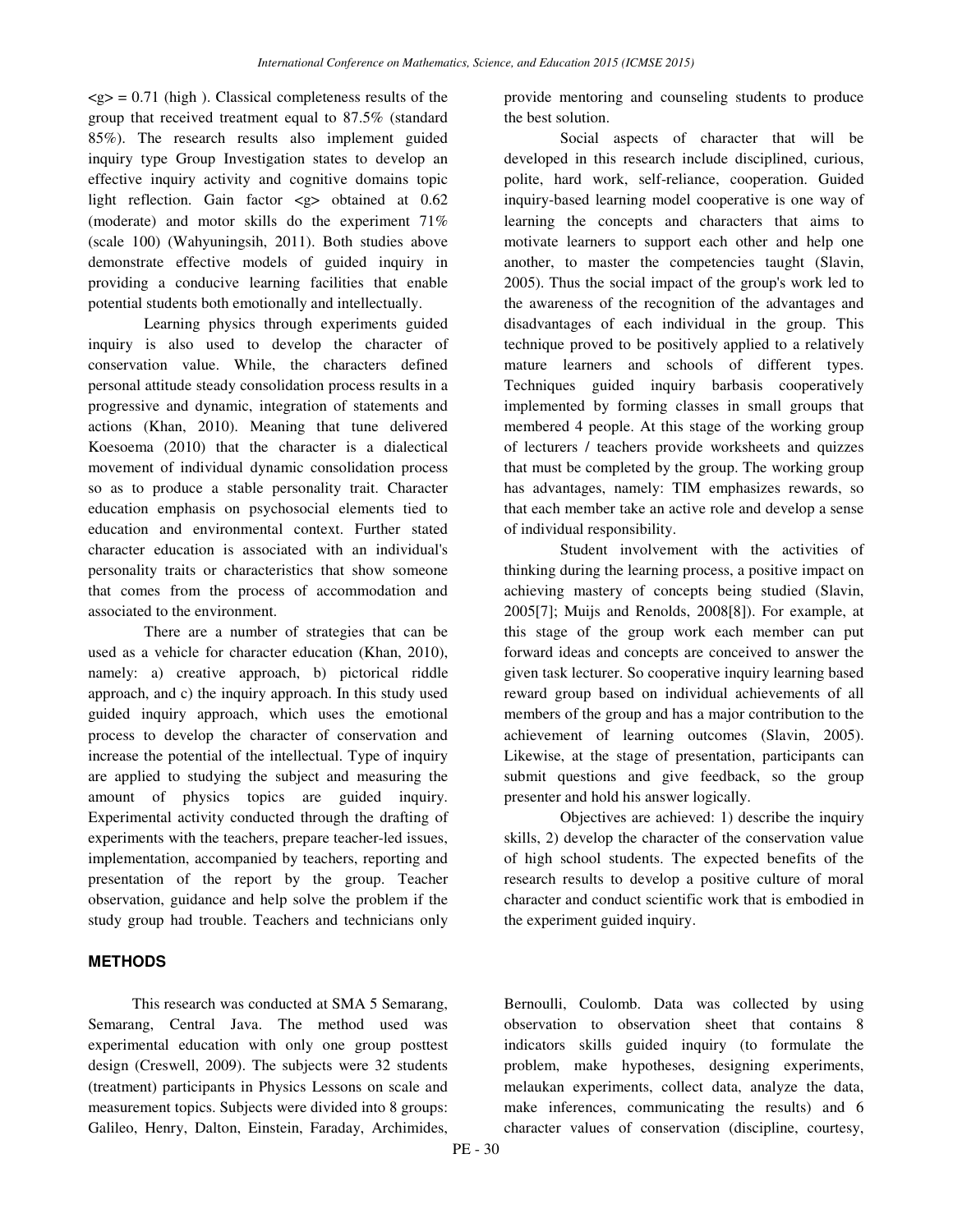curiosity, self-reliance, work hard, cooperation). The data was collected by using observation sheets with grading scores (Fay, et al., 2007). The data guided inquiry skills and character values of conservation processed using

### **RESULTS AND DISCUSSION**

The data was obtained two observers to the character of the conservation value of the data presented in Table 1. The same score is given by the second observer on indicators of discipline and manners. A more interesting result is the score of the four indicators descriptive qualitative technique (Sugiyono, 2007). The degree of correlation between the two variables were processed using correlation test (r) (Nurgiyantoro, et al., 2009).

(curious, self-reliance, hard work, cooperation) achieved by students with different scores 2 points. Based on these results mean score values obtained by the observer I and II is 81 and 83 (scale of 100).

Table 1 The Character of Conservation scores of high school students

| Observer | $NK-1$ | $NK-2$ | $NK-3$ | $NK-4$ | <b>NK-5</b> | $NK-6$ | A٧ |
|----------|--------|--------|--------|--------|-------------|--------|----|
| Obs 1    | 86     | 85     | 79     | 78     |             | 81     | 81 |
| $Obs_$   | 86     | 86     | 81     | 80     |             | 83     | 83 |

Description: (NK-1: discipline, Nk-2: polite, NK-3: curious, NK-4: independence, NK-5: work hard, NK-6: cooperation)

Furthermore, the data in Table 1 were made in the form of histograms presented in Figure 1.





In Table 1, the indicator curiosity, independence and hard work has yet to reach a high score indicates less than a score of 80 for the results of the scoring observer I. Indicators and polite student discipline has been showing a very good attitude to the average score of 86. The fact that more interesting is an indicator of hard work has not yet reached a satisfactory level. Results of the analysis of all the indicators mean score is 82. It can be expressed high school students need to be guided and trained work habits and solve problems and engage in laboratory activities. Character scientific value are identified them honest, objective, and is responsible has

not been cultivated on the activities of the learning process both in class and in laboraatorium. Results of data collection guided inquiry skills students are presented in Table 2.



Figure 2 Score Guided Inquiry Skills of High School Students

The results also reveal the relationship between guided inquiry skills scores and scores of characters conservation produces a correlation coefficient of 0.76 (high). This shows aktivitsa students in carrying out the inquiry has been showing strong conservation character. This correlation figure illustrates the positive linear relationship between two variables.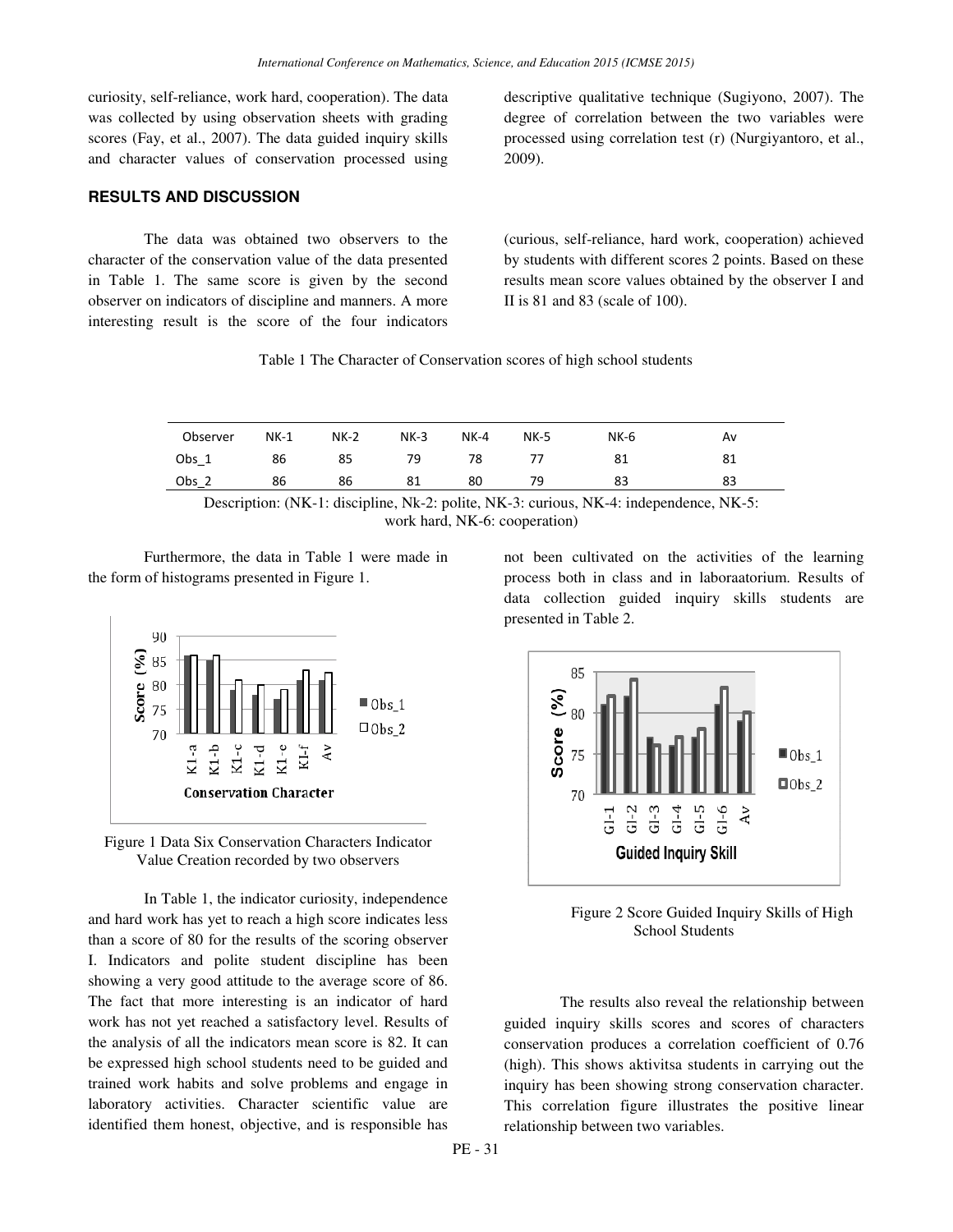The results of data analysis revealed between guided inquiry skills and character of the conservation of students in the high category. Some observations indicate that each member of the group given the task, then collected and discussed and at the end of the activities of all members of the group (4 students) involved discussion in pairs to determine the best solution (Slavin, 2005). It is supported by the results of the study (Laughlin et al., 2007) that small groups can work effectively to find the best solution of the task or problem.

The results of the data collection inquiry skills shown students shown in Figure 2. The results of the analysis revealed that three indicators designing, gather data, and analyze the data is still quite low. It can be understood that the class X immature in developing ideas for the design and data collection has not been thorough and incomplete in the writing unit of physical quantities. Ability to analyze the data has not shown a high yield because the unfamiliar trained in discussing and studying based on the literature. Results of the study (Wenning, 2006) guided inquiry skills most difficult student is analyzing the data to be deduced. The use of experimental of guided inquiry models effective to develop students' character conservation values. During completing a task or problem every member work together in a compact manner and is responsible for obtaining the best solution. According to Khan (2010) stated that the inquiry learning model can develop mental processes to conduct scientific methods and improve motor skills and intellectual potential learners.

# **CONCLUSION**

Guided inquiry learning model is able to actively involve the students in implementing learning physics concepts on the size and measurements. Variable inquiry skills and character of conservation has a strong association with the correlation coefficient  $(r) = 0.76$  (high). Guided Inquiry is also able to develop the character of the conservation of students effectively with a mean score of 82. The guided inquiry learning is able to display indicators guided inquiry skills and character of the conservation of students optimally.

# **REFERENCES**

Alfisyahr, Z.H. (2011). Penerapan Strategi Pembelajaran Inkuiri Terbimbing pada Listrik Dinamis kelas X. Skripsi, FMIPA Universitas Negeri Semarang

- Creswell, J.W. (2009). *Research design, Qualitative, Quantitative, and Mixed Methods Approaches*, 3rd ed. California: Sage Publication, Inc.
- Fay, M.E., N.P. Grove, M.H. Towns, and S.L. Bretz. 2007. A Rubric To Characterize Inquiry In The Undergraduate Chemistry Laboratory. *The International Journal Of Chemistry Education,* 8(2): 212.
- Khan, Y. (2010). *Pendidikan Karakter berbasis Potensi Diri, Mendongkrak Kualitas Pendidikan*. Yogyakarta: Pelangi Publishing.
- Koesoema, A. D. (2010). *Pendidikan Karakter, Strategi Mendidik Anak di Zaman Global*. Jakarta: Grasindo
- Liliasari, (2005). "Membangun Keterampilan Berpikir Manusia Indonesia melalui Pendidikan Sains". *Naskah Pidato Pengukuhan Jabatan Guru Besar Tetap*, Fakultas Pendidikan Matematika dan Ilmu Pengetahuan Alam, 23 Nopember 2005, Universitas Pendidikan Indonesia, Bandung
- Laughlin, P.R., Hatch, E.C., Silver, J.S., & Boh, L. (2006). "Groups Perform Better Than the Best Individuals on Letters-to-Numbers Problems: Effects of Group Size". *Journal of Personality and Social Psychology,* 90 (4), 644-651
- Muijs, D. & Reynolds, D. (2008). *Effective Teaching: Teori dan Aplikasi,* edisi kedua. Yogyakarta: Pustaka Pelajar.Suparno, P. (2007). *Metodologi Pembelajaran Fisika Kontruktivistik dan Menyenangkan.* Yogyakarta: Universits Sanata Dharma.
- Nurgiyantoro, B., Gunawan, & Marzuki. (2000). *Statistik Terapan untuk Penelitian Ilmu-Ilmu Sosial.* Yogyakarta: Gadjah Mada University Press Wahyuningsih, I. (2011). Penerapan Pembelajaran Kooperatif GI berbasis Eksperimen Inkuiri Terbimbing pada konsep Cahaya. Skripsi, FMIPA Unnes
- Slavin, R.E. (2005). *Cooperative Learning: Teori, Riset, dan Praktik*. (Terjamah oleh Nurulita). Bandung: Nusa Media.
- Sugiyono (2007). *Statistika untuk Penelitian*. Bandung: Alfabeta
- Wenning, C.J. 2006. A Generic Model For Inquiry-Oriented Labs In Postsecondary Introductory Physics. *Journal Physics Teacher Education Online*, 3(3): 25. Available: